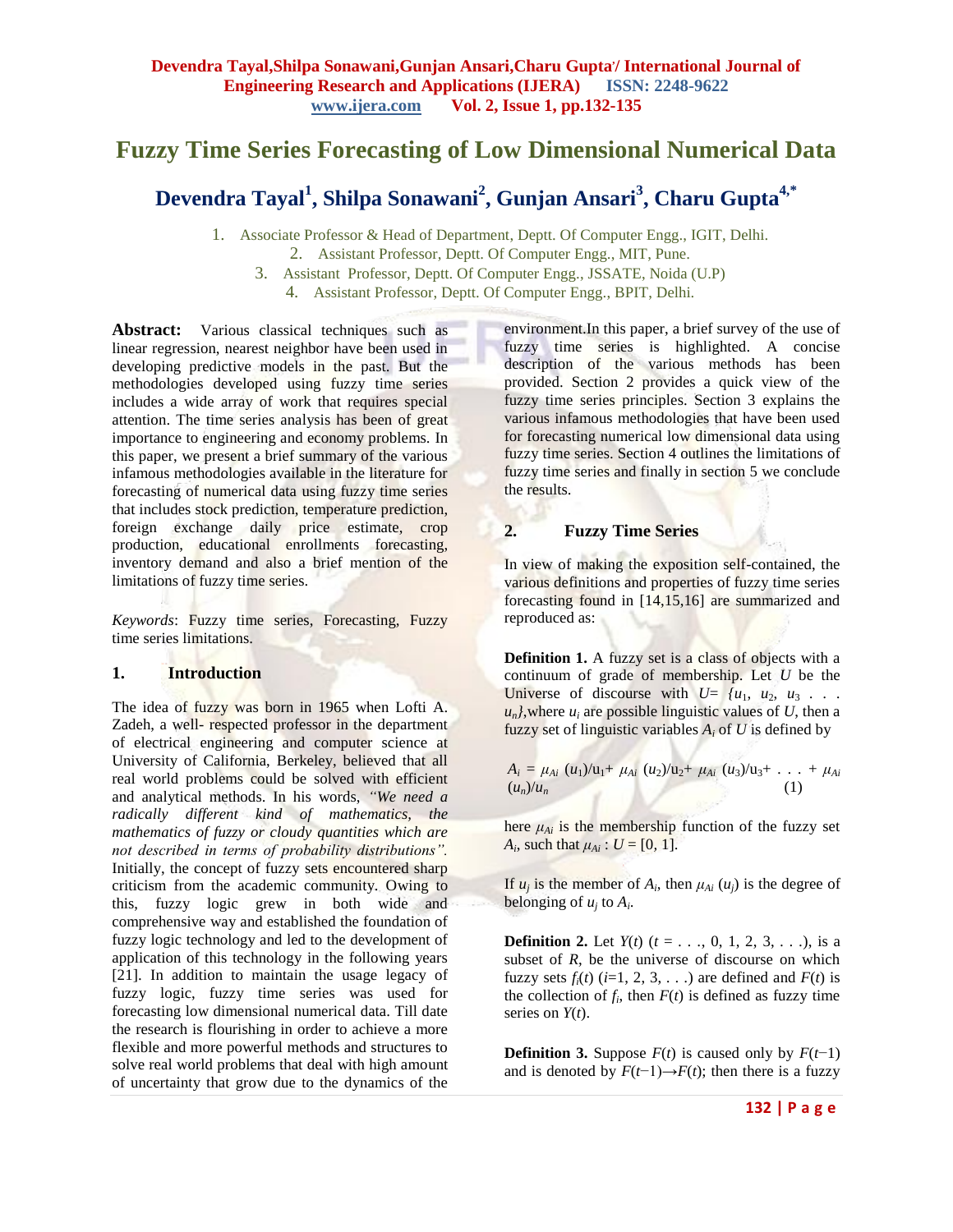## **Devendra Tayal,Shilpa Sonawani,Gunjan Ansari,Charu Gupta, / International Journal of Engineering Research and Applications (IJERA) ISSN: 2248-9622 www.ijera.com Vol. 2, Issue 1, pp.132-135**

relationship between  $F(t)$  and  $F(t-1)$  and can be expressed as the fuzzy relational equation:

$$
F(t) = F(t-1) \circ R(t, t-1)
$$
 (2)

here " ∘ " is max–min composition operator. The relation *R* is called first-order model of *F*(*t*). Further, if fuzzy relation *R*(*t*, *t*-1) of *F*(*t*) is independent of time *t*, that is to say for different times *t*<sub>1</sub> and *t*<sub>2</sub>,  $R(t_1, t_1 - 1) = R(t_2, t_2 - 1)$ , then  $F(t)$  is called a time invariant fuzzy time series.

**Definition 4.** If  $F(t)$  is caused by more fuzzy sets, *F*( $t$ −*n*), *F*( $t$ −*n* + 1), *. . .*, *F*( $t$ −1), the fuzzy relationship is represented by

$$
A_{i1}, A_{i2} \ldots A_{in} \rightarrow A_j
$$

here  $F(t-n) = A_{i1}$ ,  $F(t-n+1) = A_{i2}$ , *. . .*,  $F(t-1) = A_{in}$ . This relationship is called  $n<sup>th</sup>$  order fuzzy time series model.

**Definition 5.** Suppose  $F(t)$  is caused by an  $F(t-1)$ , *F*(*t*−2), *. . .*, and *F*(*t*−*m*) (*m*> 0) simultaneously and the relations are time variant. The  $F(t)$  is said to be time variant fuzzy time series and the relation can be expressed as the fuzzy relational equation:

$$
F(t) = F(t-1) \circ R^{w}(t, t-1)
$$
 (3)

here  $w > 1$  is a time (number of years) parameter by which the forecast  $F(t)$  is being affected. Various complicated computational methods are available to for the computations of the relation  $R^w(t, t-1)$ .

### **3. Forecasting Using Fuzzy Time Series**

The area of forecasting numerical data has been explored with forecasting stock, temperature, foreign exchange daily price, crop production, educational enrollments (Song & Chissom [16]; Sullivan & Woodall [15]; Chen [7] ; Hwang, Chen & Lee [12]; Chen & Hwang [8]; Huarng [11]; Chen[9]; Chen & Hsu [4,6]; Lee, Wang, Chen & Leu (2006); Chen & Chung [5]; Huarng & Yu [10]; Singh [14]; Xihio & Yimin [19]; Zarandi, Molladavoudi & Beigi Ali [20]; Tanuwijaya & Chen [17]; Chen, Wang & Pan [3]; Chen & Chen [3]; Rajaram & Sakthisree [13]). The properties, definitions of fuzzy time series are defined in Zadeh [21]; Wu & W [18], Song & Chissom [16].

Using fuzzy time series, Song & Chissom [16] proposed two divisions of time series, namely time-invariant and time-variant fuzzy time series that worked on linguistic values. They emphasized the fact that with traditional forecasting methods it is difficult to work with observations that consists of linguistic values. The fuzzy time series model was applied to forecast the enrollments of the University of Alabama that deals with fuzzifying the historical data, then developing a fuzzy time series model and finally calculating and interpreting the results. The fact that while dealing with forecasting based on fuzzy time series, the length of intervals are of utmost importance that greatly affect the forecasting accuracy rate (Chen & Chung [5]). Later on, a timeinvariant Markov model was proposed that used linguistic labels with probability distributions (Sullivan & Woodall [15]). The proposed approach was compared with time variant and time invariant fuzzy time series and gave better results. Hwang, Chen, Lee [12] in 1998 presented an approach of forecasting university enrollments using fuzzy time series and the concept of window basis. The method was based on the concept, that variation of enrollment of the current year is related to the trend in enrollments of the past years. Furthermore, a new approach used arithmetic operations (Chen [9]) that simplified the complicated max min composition operator presented by Song and Chissom, 1993-1994. The method made good forecast on the enrollments of the University of Alabama and also provided a robust way of forecasting even when the data is not accurate.

In time series analysis, length of interval plays a vital role in determining the effectiveness of forecasting. The issue of determining the effective length of intervals was studied by Huarng [11] in 2001. He pointed out that length of intervals in the universe of discourse greatly affect the forecasting accuracy rate. He also stated that, proper choice of the length of intervals can greatly improve the forecasting accuracy results. So he presented a distribution- and average-length based method to deal with forecasting problem. Working in the area of variation in the interval length (Huarng,  $[11]$ ), Tanuwijaya and Chen [17], 2009 presented a new method of forecasting, that partitioned the universe of discourse into different length of intervals. A method for forecasting enrollments, inventory demand, and the Taiwan Stock Exchange Capitalization Weighted Stock Index (TAIEX) based on ratio based lengths of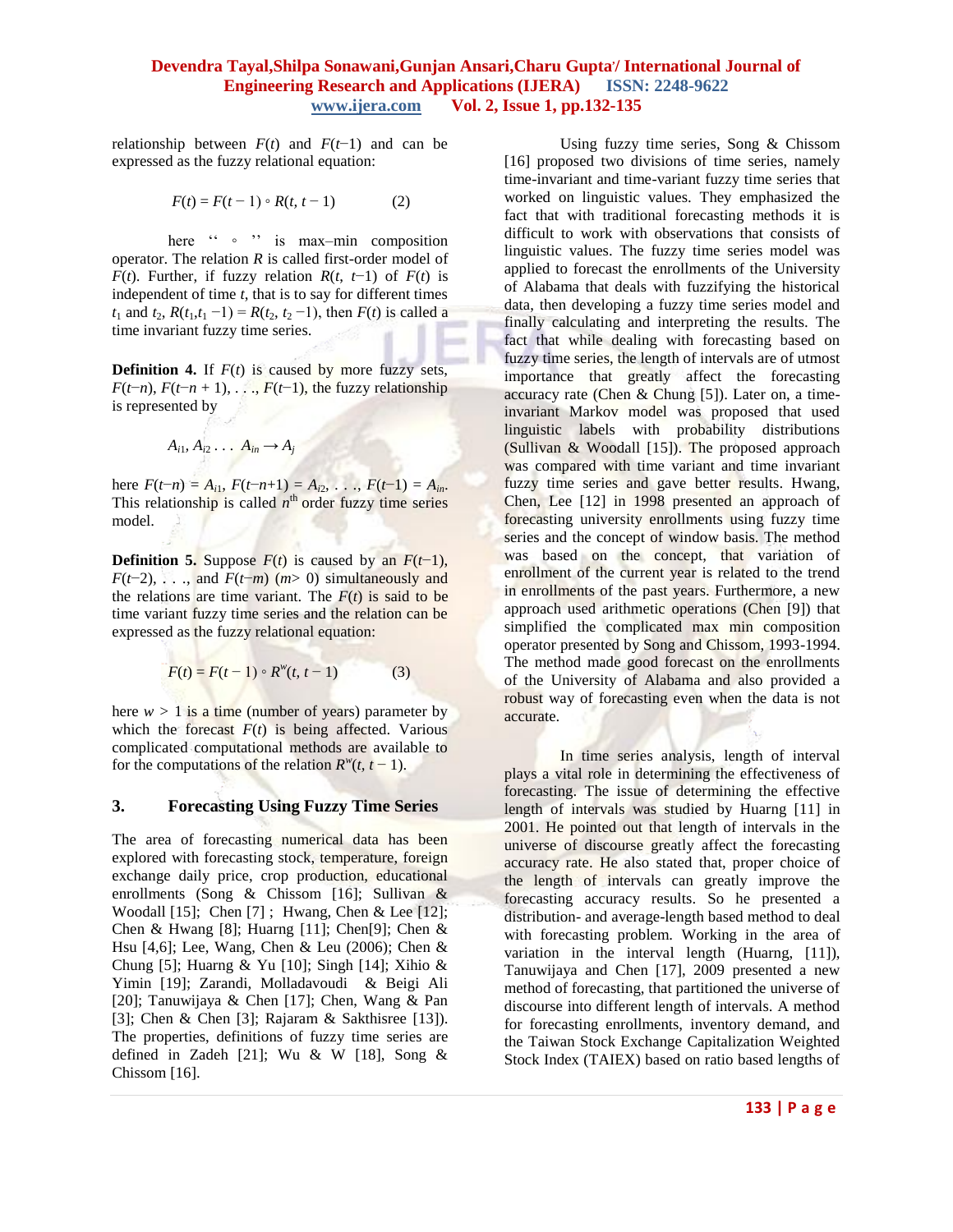## **Devendra Tayal,Shilpa Sonawani,Gunjan Ansari,Charu Gupta, / International Journal of Engineering Research and Applications (IJERA) ISSN: 2248-9622 www.ijera.com Vol. 2, Issue 1, pp.132-135**

intervals was also presented to improve the forecasting accuracy rate (Huarng and Yu, [10]).

Chen and Hsu in 2004 presented a method to forecast the enrollments of the University of Alabama based on first order time-variant fuzzy time series model along with Lee, Wang, Chen & Leu (2004). The results of forecasting using first order fuzzy time series were not good enough. So, Chen [7] in 2002 presented a high order fuzzy time series forecast model to overcome the drawbacks of loose bound on the data. Working on the same front, Chen and Hsu [4] presented method for forecasting the enrollments of the University of Alabama using high order fuzzy time series. To determine the forecasting trend, the proposed method used second order differences of the previous year's data.

The impreciseness and uncertainty is best modeled using a fuzzy approach as it can easily accommodate the ambiguities of the real world and logic. The time series assumes that there is a functional relationship with the current and past values. This assumption has been put to use in the methodologies developed so far.

### **4. Limitation of Fuzzy Time Series**

Time series also suffers from some limitations that are under consideration and require a mention. A disadvantage with time series analysis is that the time series should be converted to stationary and periodic series in order to analyse it and should be examined in a phase space in order to get interesting pattern from it [1]. R.J. Povinelli in 1999 studied time series with applications such as earthquake prediction, sharp fall of stock prices. In the first step, the time series was transformed to phase space and different event characterization functions were selected for each application. Despite the novelty, several problems limited its application such as:

- (i) The temporal patterns were defined by rigid regions that were hard to adjust when there is noise in phase space,
- (ii) It often generated false-positive prediction,
- (iii) It also incurred high computational complexity and lacked stability.

### **5. Conclusion**

Time series enjoyed fruitful applications in forecasting educational enrollments, stock prediction,

foreign exchange price estimation, temperature, agricultural production etc. [1,3,4,8,14,20]. In spite of tremendous work done in time series, researchers are constantly focussing on other methods or techniques that can be used as an alternative for forecasting. The hunger for developing an efficient and robust tool is the motivation behind the on-going work. Conclusively this paper provides an outline and concise description of the work done using fuzzy time series for forecasting both algebraic (such as enrollment data) and exponential (such as inventory demand data) data.

To sum up, not only the time variant and time invariant analysis affect the forecasting of data but the length of intervals (for dividing the universe of discourse) also have a vital role in the analysis of the problem under consideration. With the tremendous work done, there is also a scope of improvement in the way the intervals are formed. Fuzzy interval division is one such aspect that can be investigated more deeply for achieving a high amount of accuracy in forecasting. Innovative approach to reveal the time ordered structure, called temporal patterns can be identified.

In time series analysis, event characterization function is employed that correlates the occurrence of a future event with the occurrence of some event in the past. The variation of temporal patterns with effect to the noise also degrades the stability. The approach that can be put to use before determining the event characterization function is to select the appropriate function that can model the behaviour of a non-linear real world problem in a more specific manner.

### **References**

- 1. Aydin, I., Karakose, M. and Akin, E., 2009. The prediction algorithm based on fuzzy logic using time series data mining model. *World Academy of Science, Engineering and Technology*, 51.
- 2. Chen, S. M. and Chen, C.D., 2010. Handling forecasting problems based on high-order fuzzy logical relationships. *[Expert Systems](http://www.sciencedirect.com/science/journal/09574174)  [with Applications](http://www.sciencedirect.com/science/journal/09574174)*, [38\(4\)](http://www.sciencedirect.com/science?_ob=PublicationURL&_tockey=%23TOC%235635%232011%23999619995%232833739%23FLA%23&_cdi=5635&_pubType=J&view=c&_auth=y&_acct=C000050221&_version=1&_urlVersion=0&_userid=10&md5=f8ac5ff2ec471bc4b3420bd6cfb94d3e), 3857-3864.
- 3. Chen, S.M., Wang, N.Y. and Pan, J.S., 2009. Forecasting enrollments using automatic clustering techniques and fuzzy